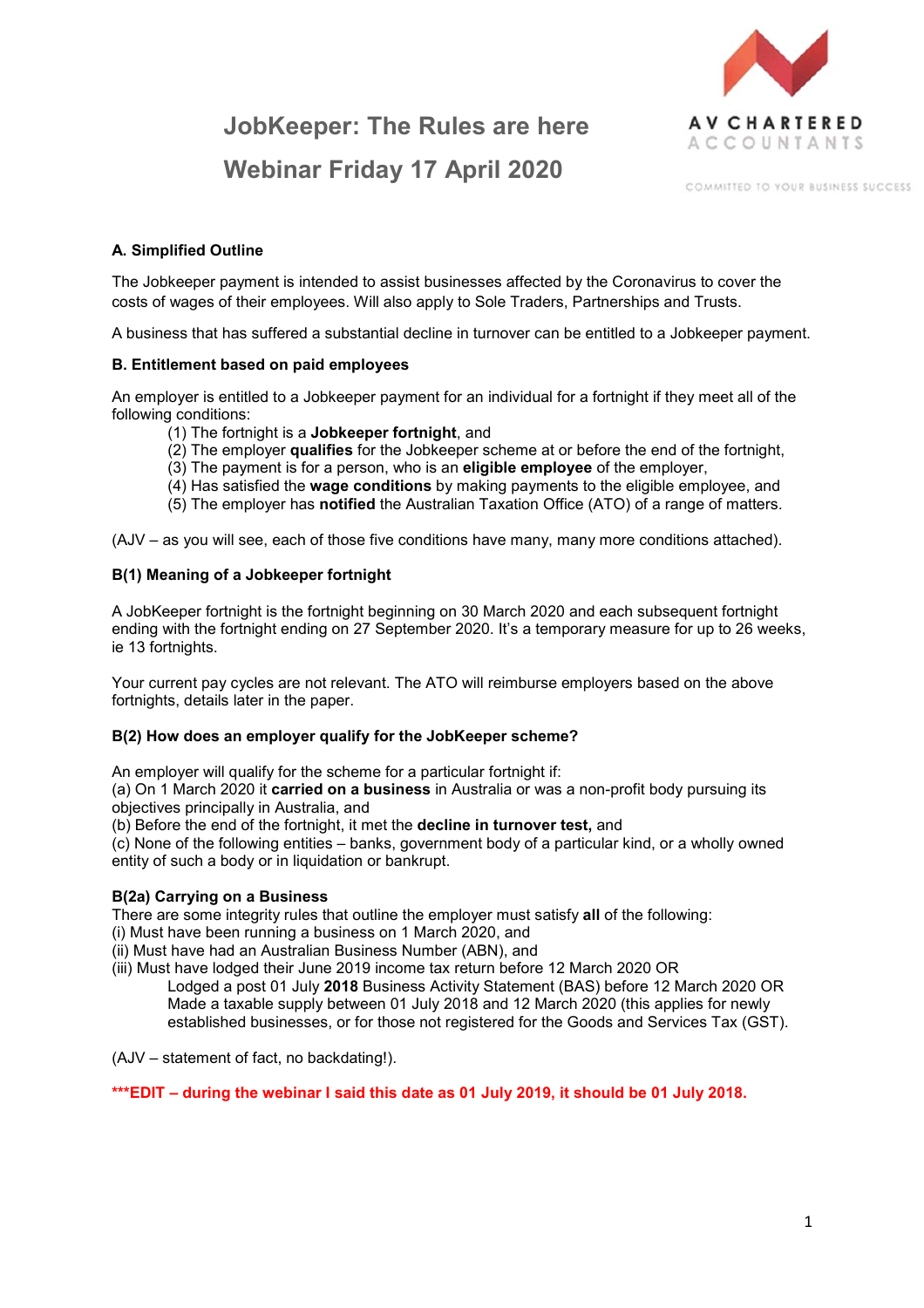## **B(2b) Decline in Turnover Test**

There are two tests, a basic test and an alternative test.

An employer satisfies the basic decline in turnover test if the entity's actual or projected GST turnover falls short of the GST turnover for a relevant comparison period (the comparison turnover), and the shortfall expressed as a percentage equals or exceeds the specified percentage.

The specified percentages are:

(i) Charities - 15%

(ii) Employers with a turnover of greater than \$1bn per annum – 50%, or

 $(iii)$  All others – 30%.

The comparison turnover periods are:

| Compare turnover in this period: | To the turnover in this period: |
|----------------------------------|---------------------------------|
| <b>March 2020</b>                | March 2019                      |
| April 2020                       | April 2019                      |
| May 2020                         | May 2019                        |
| June 2020                        | June 2019                       |
| <b>July 2020</b>                 | <b>July 2019</b>                |
| August 2020                      | August 2019                     |
| September 2020 OR                | September 2019 OR               |
| April to June 2020               | April to June 2019              |
| July to September 2020           | July to September 2019          |

You can use this table **regardless** of if you lodge your BAS's monthly or quarterly. If your pay cycle fell between 30 March 2020 to 13 April 2020, ie the first fortnight, you could have used an estimate of the turnover of the month of April. In all other circumstances, you will need to use actuals.

Example from the Rules (edited): Patrick Enterprises assesses its eligibility for Jobkeeper payments on 6 April 2020 based on a projected GST turnover for April 2020 of \$6 million. It considers that the comparable period is the month of April 2019 for which it had a current GST turnover of \$10 million. The April 2020 turnover falls short of the April 2019 turnover by \$4 million, which is 40% of the April 2019 turnover. This exceeds the specified percentage, so the decline in turnover test is satisfied.

The decline in turnover test needs to be satisfied **once** in the above table to be eligible for the JobKeeper payment. **Once this occurs, there is no requirement to retest in later months.** If an entity does not qualify in one month because its turnover has not been sufficiently affected, it can test in later months to determine if the test is met. This allows entities that only become affected part way through the six-month period of operation of the JobKeeper scheme to continue to monitor for any decline in turnover until they qualify for the scheme in a later period.

The Grouping requirements only assess the specified percentages above. Once you register, it's per entity, ie per ABN. In addition, if you say run three separate businesses under the one ABN, you need to aggregate turnover for that one ABN.

Finally, the ATO have warned against contrived arrangements to 'forcibly' reduce turnover to achieve the reduction needed to qualify for the Jobkeeper payment.

#### Some examples:

1. An employer has a drop in turnover in April 2020 compared to April 2019. Assuming all other criteria is met, that employer will receive Jobkeeper from the fortnight beginning 30 March 2020 for the full 26 weeks even if turnover returns to normal in May through to September 2020.

2. An employer has a drop in turnover in July 2020 compared to July 2019. Assuming all other criteria is met, that employer will receive Jobkeeper from July 2020 to September 2020.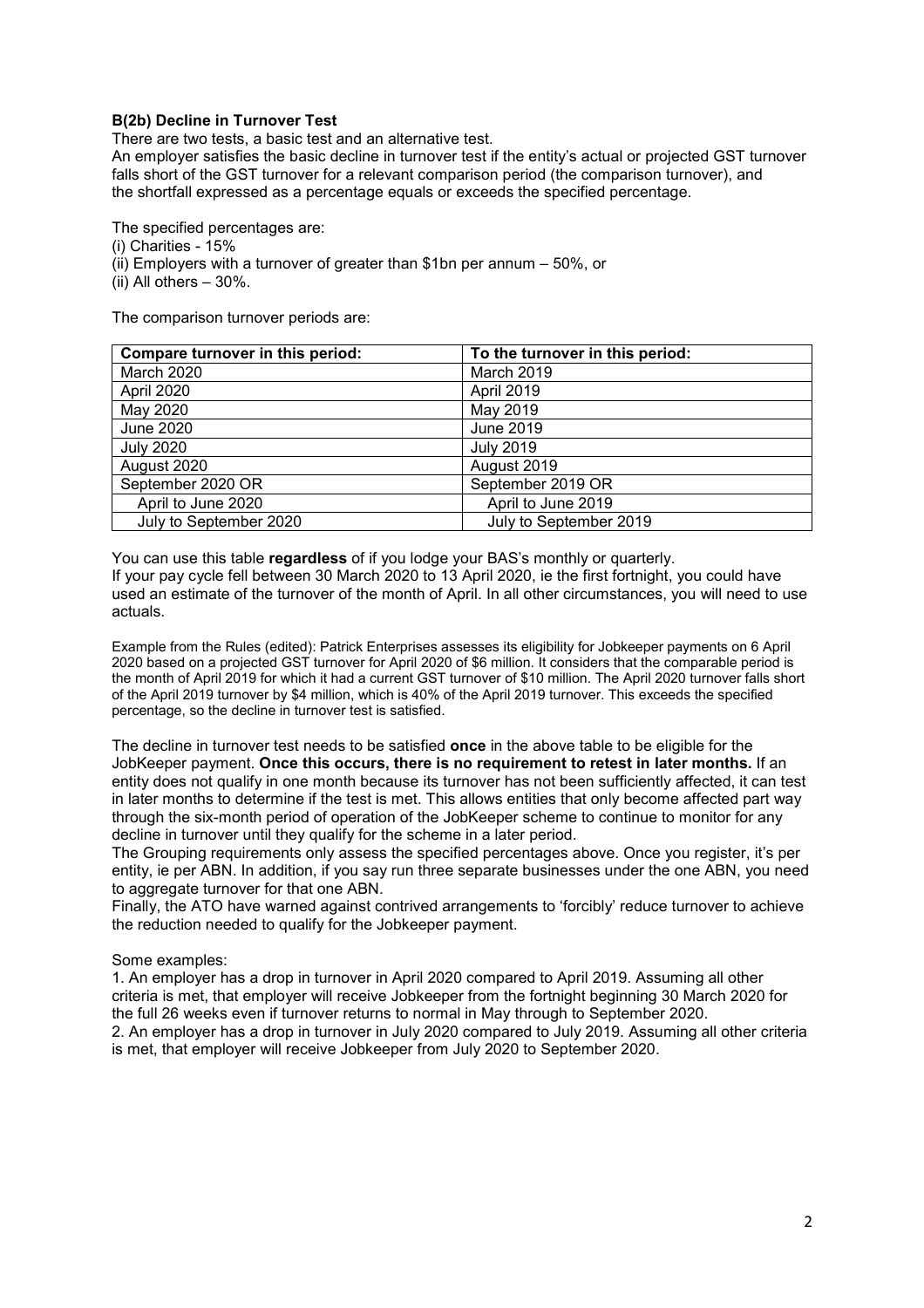The alternative decline in turnover test applies if there is **not an appropriate relevant comparison**  period in 2019. This might be the case for the following:

(i) A new business, started for example in January 2020 or

(ii) A business that made a major business acquisition in 2020.

(iii) A business that may have suffered a drought 12 months earlier, etc.

In the above examples, the basic test may not accurately reflect the downturn in activity that the business has suffered.

Where the Commissioner is satisfied that there is no such period in 2019 or it is not an appropriate relevant comparison period, the Commissioner may, by legislative instrument, determine an alternative decline in turnover test applies to a class of entities.

(AJV – what is a legislative instrument? A private ruling determination?)

#### **\*\*\* BREAKING NEWS – On Friday Afternoon, the ATO confirmed you can choose Cash or Accrual. This is a sensible outcome for many small businesses who have been lodging BAS's on a Cash basis. \*\*\***

## **B(3) Who is an eligible employee?**

An employee is an eligible employee if on 1 March 2020:

(i) The person was aged 16 years or over, and

(ii) The person was an employee including a long-term casual employee of the employer (A long-term casual employee is defined as a person who has been employed by the employer on a regular and systematic basis during the previous 12 months, ie April 2019 to March 2020. Employees also include employees that have been stood down but not terminated, and include employees who were terminated, but reemployed to receive the Jobkeeper payment), and (iii) The person was an Australian resident or the holder of a Subclass 444 (Special Category) visa. (iv) The person is not excluded from being an eligible employee.

The exclusions relate to recipients of the government's parental leave pay and dad and partner pay, recipients of workers' compensation and short term casual employees of the employer, ie less than 12 months. .

Note that if an employee comes off paid parental leave, they qualify as do employees on workers compensation that have some capacity to work.

**<Break for questions on material covered so far>**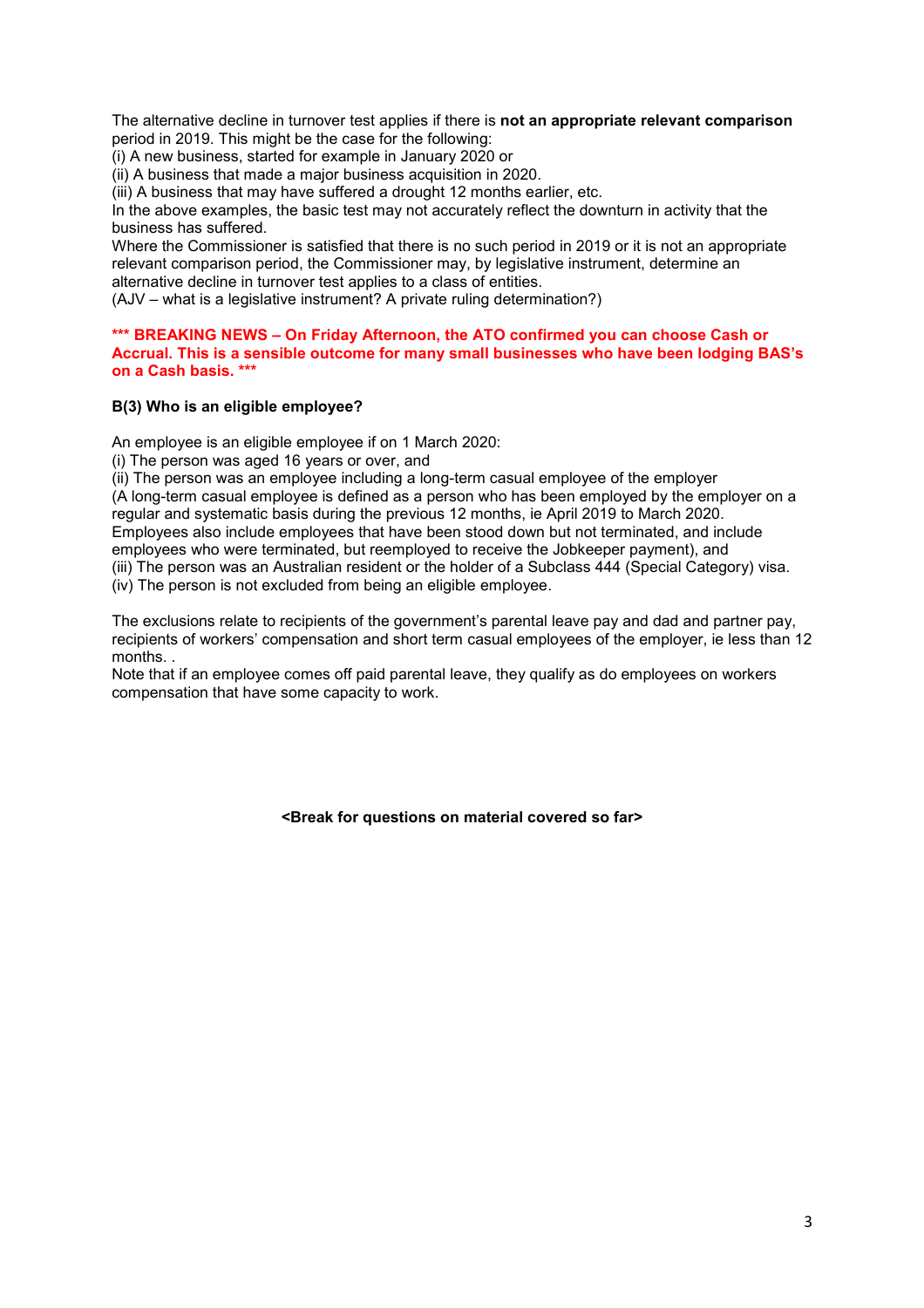## **B(4) Satisfying the Wage Condition**

The wage condition requires that an employer pay each participating employee **at least** \$1,500 for each JobKeeper fortnight. This means the JobKeeper payment **is essentially a reimbursement** to an employer of \$1,500 where the employer has paid a participating employee at least that amount.

(AJV – massive cash flow trap for employers, pay now, get reimbursed later!).

The component amounts that together must equal or exceed \$1,500 are:

- (i) The employee's gross wage before tax,
- (ii) Agreed amounts of salary sacrifice arrangements.

Where the salary sacrificed amounts are superannuation, these are usually paid within 28 days after the end of the month but now **must be paid within the fortnight.** 

The requirement that the component amounts be **at least \$1,500** per fortnight applies regardless of whether the employee ordinarily receives more or less than that amount.

For example, Mark operates a café and employs Tasmin who earns \$1,600 per fortnight and Peter who earns \$1,000 per fortnight. Assuming all other criteria is met, Mark will need to pay:

Tasmin - \$1,600 for the fortnight, then wait to be reimbursed \$1,500 from the ATO, and Peter - \$1,500 for the fortnight, then wait to be reimbursed \$1,500 from the ATO.

We will come back to this example later on how to deal with the extra \$500 for Peter.

Finally, the usual amounts are required to be withheld from gross pay in respect of PAYG W and any applicable Higher Education Loan Program (HELP), Student Start-up Loan (SSL), Trade Support Loan (TSL), Student Financial Supplement Scheme (SFSS), etc. **B(5) Notifying the Commissioner** 

The employer will be required to notify the ATO of the range of matters. These include: **(a) Intention to register** for Jobkeeper. Most employers have already done this.

**(b) Enrol -** The enrolment process will commence from Monday 20 April 2020.

To register, employers will need a MyGov ID (which is different to MyGov) and have access to their own Business Portal. Alternatively, we will need to do this for you.

**(c) Notify all employees -** Another key element of the scheme is that qualifying employers that decide to participate in the JobKeeper scheme must, as a condition of entitlement, notify all employees in writing that they have elected to participate in the scheme and that their eligible employees **will all be covered** by the scheme. **The employer cannot select which** eligible employees will participate in the scheme. This 'one in, all in' rule is a key feature of the scheme. The nomination form has been released by the ATO:

#### https://www.ato.gov.au/assets/0/104/300/387/d1aab7f2-fbe8-44b8-9ec1-4885ded1088e.pdf

**(d) Employee's Acknowledgements -** There is also a requirement that eligible employees have provided a notice to their employer agreeing to be nominated by the employer. They will also need to confirm they have not agreed to be nominated by another employer and that they do not have permanent employment with another employer if they are employed as a casual employee with this employer.

It is on the same form above and must be returned by the employee by 30 April 2020 for the month of April 2020. In addition, the employee will need to notify Services Australia of their enrolment in Jobkeeper so that they will not be paid any Jobseeker.

**(e) Report the Actual Pays -** The employer will be required to regularly report details of each pay. The ATO's preference is Single Touch Payroll (STP) or ATO Online Services or File Upload.

**(f) Report Monthly Turnover –** The employer will be required to report its current GST turnover for the reporting month and its projected GST turnover for the following month.

The reporting month is a month in which there is a fortnight for which the entity is entitled to a JobKeeper payment. The report must be made to the Commissioner in the approved form, and must be made within **seven (7) days** of the end of the reporting month (!).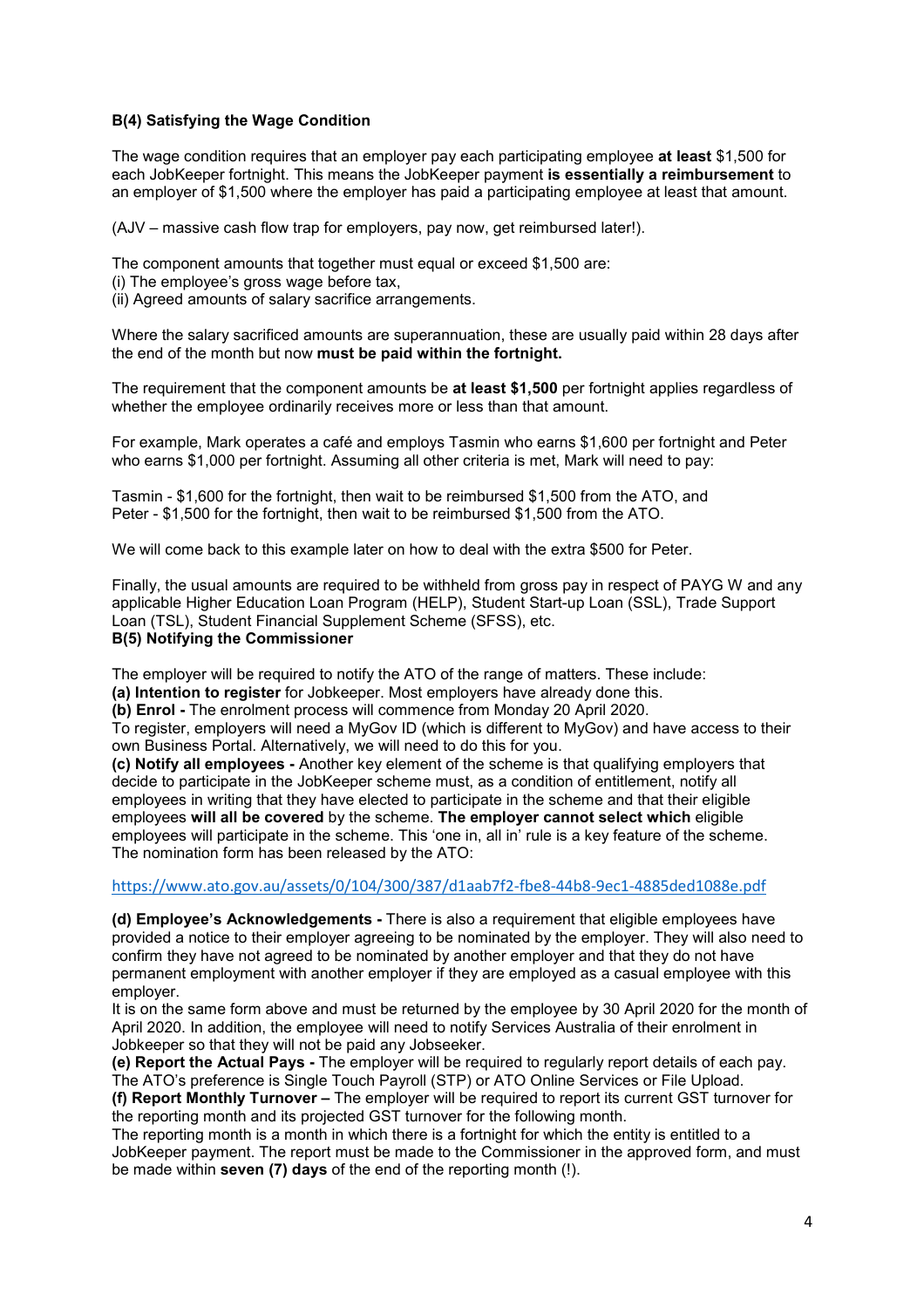For example by 7 May 2020, you will need to report your actual GST turnover for April 2020 and a best guess estimate for May 2020.

The ATO are developing a Jobkeeper Declaration Report to report these amounts and they will use the projected turnover to assess the ongoing impact of Covid-19 on the economy.

#### **C. Other Business Owners**

The Jobkeeper payment will also apply to Sole Traders, Partnerships and Trusts recognising the various tax structures in Australia. An individual is **an eligible business participant** where the individual:

- (a) Is not employed by the business, because the individual is the owner of the business
- (b) Satisfies the **business participation requirements** at any time in the fortnight,
- (c) Satisfies the 1 March 2020 requirements, and
- (d) Satisfies the **nomination the requirements.**

The business participation requirements are that, at any time in the fortnight, the individual is **actively engaged in the business carried on by the entity**. Further, depending on the type of entity the business is, the individual must have a particular role within the business.

In the case of an entity that is a:

- Sole trader the individual must be the entity;
- Partnership the individual must be a partner in the partnership;
- Trust the individual must be an adult beneficiary of the trust; and
- Company either a director or shareholder in the company.

The nomination requirements are that the individual has agreed to be nominated by the entity as an eligible business participant and has not agreed to be nominated by another entity. This reflects the intention that an individual can only entitle one business to receive the JobKeeper payment as a business participant. This individual must make this notification in the approved form.

Further, the individual must not have given a nomination notice to any other entity including in the individual's capacity as an employee of an employer seeking to obtain the JobKeeper payment for employers.

This means only **one person** will receive the Jobkeeper payment in each case.

(AJV – problems with Unit Trusts and a partnership of trusts and can a Sole Trader with staff register for themselves as well as for their employees).

#### **D. Amounts to be paid**

As outlined earlier the amount of Jobkeeper, is \$1,500 per fortnight per employee. The ATO initially indicated that if it receives the GST turnover information by the  $7<sup>th</sup>$  of the following month, they should be able to pay the Jobkeeper by the 14<sup>th</sup> of the following month. However, that period was never realistic, so expect delays in being reimbursed.

| <b>Payment Date</b> | <b>Amount per Employee</b>                                        |
|---------------------|-------------------------------------------------------------------|
| May                 | \$3,000 (for fortnights starting 30 March and 13 April)           |
| June                | \$3,000 (for fortnights starting 27 April and 11 May)             |
| July                | \$3,000 (for fortnights starting 25 May and 8 June)               |
| August              | \$3,000 (for fortnights starting 22 June 6 July)                  |
| September           | \$4,500 (for fortnights starting 20 July, 3 August and 17 August) |
| October             | \$3,000 (for fortnights starting 31 August and 14 September)      |

Monday 04 May 2020 will be the first "Claim Day". From this date, the ATO will begin to accept claim by employers, again through the Business Portal or alternatively we will do this on your behalf.

Apparently, there will be an application form with data already prefilled from the employers STP data.

Otherwise, you will need to enter the data manually or we will submit a report through our online services.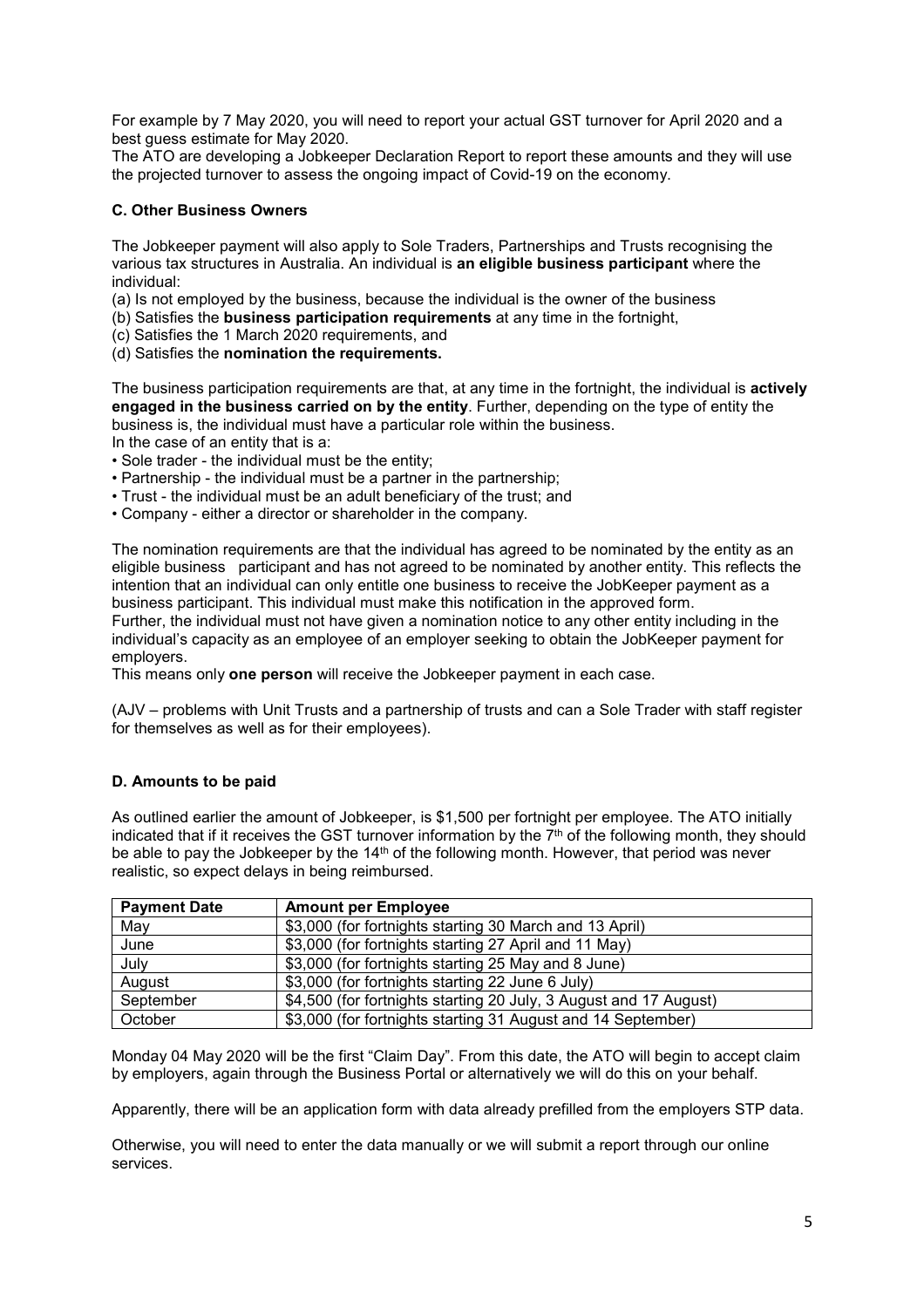## **E. Payroll Categories**

Revisiting the earlier example where Mark operates a café and employs Tasmin who earns \$1,600 per fortnight and Peter who earns \$1,000 per fortnight. Assuming today 17 April 2020 is payday and all other criteria is met, Mark will need to pay:

Tasmin - \$1,600 for the fortnight, then wait to be reimbursed \$1,500 from the ATO, and Peter - \$1,500 for the fortnight, then wait to be reimbursed \$1,500 from the ATO. How do you deal with the extra \$500 paid to Peter?

The ATO have released a guidance paper called "Jobkeeper Payment For Digital Service Providers". This process will include setting up new payroll categories within your accounting software to cater for the top up payments. As we are in the second fortnight of Jobkeeper:

(a) Tasmin's pay slip will show an Allowance called JOBKEEPER-START-FN02 with Nil entered, and (b) Peter's pay slip will show an Allowance called JOBKEEPER–TOPUP with \$500 entered and JOBKEEPER-START-FN02 with Nil entered.

Also, note that:

- (c) No superannuation is payable on the top up payment (optional), and
- (d) No Workers compensation is payable on the top up payment, and
- (e) No Payroll tax is payable on the top up payment.

Say the pay for the following fortnight ie 01 May 2020 is Tasmin \$1,700 and Peter \$900 then:

(a) Tasmin's pay slip will show her normal gross pay, and

(b) Peter's pay slip will show an Allowance called JOBKEEPER–TOPUP with \$600 entered.

#### The numbers FN02, FN03 are fortnight counters all the way to FN13. The ATO have said **any deviation from these exact formats will delay the Jobkeeper payment. No spaces!**

Finally, if it is an employee's final pay, you enter an Allowance called JOBKEEPER-FINISH-FN02, or 03 or whatever fortnight number you are up to.

## **F. Other Matters**

Goods and services tax does not apply in relation to JobKeeper payments made to employers because the payments are not consideration for supplies made by employers to the Government.

The Jobkeeper amounts are assessable income to the entity receiving the money.

In addition, the scheme ends on 21 September 2021, giving all employers a full year to sort out their eligibility and claims.

**<More questions>**